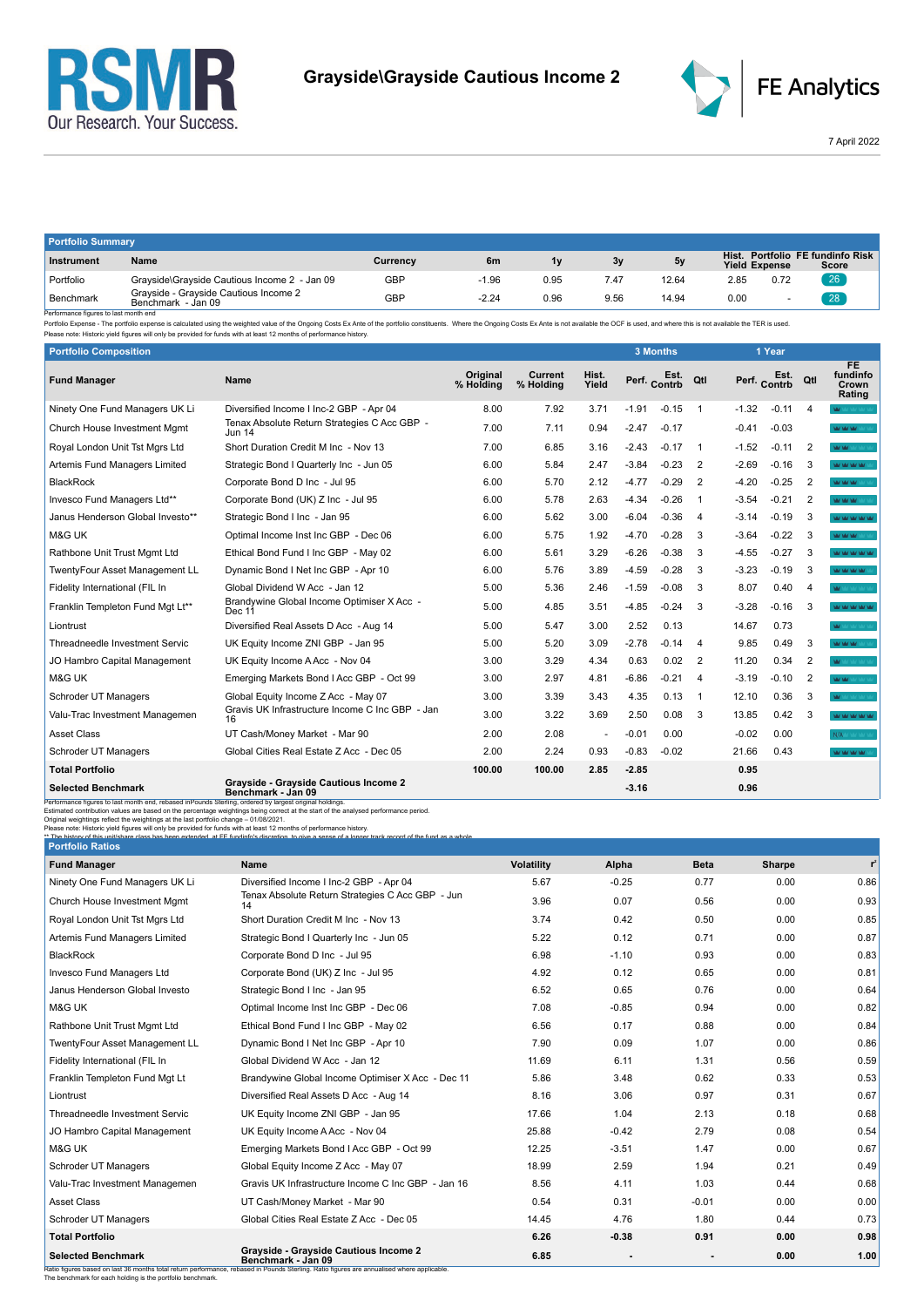| 1 Cash/Money Market<br>2.08<br>2 UNITED STATES TREASURY<br>2 FLOATIN 0.475 2023<br>0.60<br>UNITED STATES OF AMER<br>3 TREAS NOTES 0.125% TNT<br>0.49<br>31/05/23 USD100<br>HM TREASURY UNITED<br>KINGDOM DMO 0.125%<br>0.42<br><b>TREASURY GT 31/01/23</b><br>GBP0.01<br>5 ASTRAZENECA PLC<br>0.46<br>0.38<br>6 GLAXOSMITHKLINE<br>UNITED STATES OF AMER<br>7 TREAS NOTES 0.125% TNT<br>0.34<br>30/04/23 USD100<br>UNITED STATES TREASURY<br>NOTE 2 AUG 15 51<br>0.35<br>9 ELECTROCOMPONENTS PLC<br>0.35<br><b>Original Current</b><br><b>Original Current</b><br><b>Original Current</b><br><b>Name</b><br><b>Name</b><br><b>Name</b><br>10 PRIMARY HEALTH<br>10 PROPERTIES PLC ORD 12.5P<br>$\frac{9}{6}$<br>$\frac{9}{6}$<br>$\frac{9}{6}$<br>0.36<br>Global Fixed Interest<br>44.47 43.12<br>Government Bonds<br>10.23<br><b>UK</b><br>9.92<br>37.20 37.25<br>12.37 11.84<br>8.20<br>UK Corporate Fixed Interest<br>Corporate Bonds<br>8.49<br>North America<br>19.43 19.18<br><b>UK Equities</b><br>9.48 10.09<br>Banks<br>7.19<br>6.87<br>Europe ex UK<br>14.05 13.93<br>8.52<br>6.27<br>7.11<br>Money Market<br>8.41<br>Financials<br>6.13<br>Undisclosed<br>7.00<br>Other International Equities<br>5.65<br>5.39<br>Money Market<br>5.56<br>7.12<br>7.46<br>5.50<br>Insurance<br>4.58<br>Telecom, Media & Technology<br>4.28<br>5.02<br>5.37<br>5.55<br>International<br>4.07<br>Property<br><b>UK Fixed Interest</b><br>3.77<br>4.49<br>4.31<br>Industrials<br>5.25<br>5.33<br>3.87<br>Europe<br>Commodity & Energy<br>2.00<br>2.17<br>5.00<br>5.47<br>Pacific Basin<br>1.99<br>2.01<br>Undisclosed<br>American Emerging Fixed<br>1.54<br>1.52<br>4.95<br>4.98<br><b>Global Emerging Markets</b><br>1.98<br>1.96<br><b>Money Market</b><br>Interest<br>4.97<br>5.96<br>Others<br>41.74 42.01<br>Other<br>Others<br>5.54<br>4.91 | <b>Asset Allocation</b> | <b>Sector Allocation</b> | <b>Region Allocation</b> | <b>Top 10 Holdings</b> | Current <sup>®</sup> |
|------------------------------------------------------------------------------------------------------------------------------------------------------------------------------------------------------------------------------------------------------------------------------------------------------------------------------------------------------------------------------------------------------------------------------------------------------------------------------------------------------------------------------------------------------------------------------------------------------------------------------------------------------------------------------------------------------------------------------------------------------------------------------------------------------------------------------------------------------------------------------------------------------------------------------------------------------------------------------------------------------------------------------------------------------------------------------------------------------------------------------------------------------------------------------------------------------------------------------------------------------------------------------------------------------------------------------------------------------------------------------------------------------------------------------------------------------------------------------------------------------------------------------------------------------------------------------------------------------------------------------------------------------------------------------------------------------------------------------------------------------------------------------------------------------------------------------------------|-------------------------|--------------------------|--------------------------|------------------------|----------------------|
|                                                                                                                                                                                                                                                                                                                                                                                                                                                                                                                                                                                                                                                                                                                                                                                                                                                                                                                                                                                                                                                                                                                                                                                                                                                                                                                                                                                                                                                                                                                                                                                                                                                                                                                                                                                                                                          |                         |                          |                          |                        |                      |
|                                                                                                                                                                                                                                                                                                                                                                                                                                                                                                                                                                                                                                                                                                                                                                                                                                                                                                                                                                                                                                                                                                                                                                                                                                                                                                                                                                                                                                                                                                                                                                                                                                                                                                                                                                                                                                          |                         |                          |                          |                        |                      |
|                                                                                                                                                                                                                                                                                                                                                                                                                                                                                                                                                                                                                                                                                                                                                                                                                                                                                                                                                                                                                                                                                                                                                                                                                                                                                                                                                                                                                                                                                                                                                                                                                                                                                                                                                                                                                                          |                         |                          |                          |                        |                      |
|                                                                                                                                                                                                                                                                                                                                                                                                                                                                                                                                                                                                                                                                                                                                                                                                                                                                                                                                                                                                                                                                                                                                                                                                                                                                                                                                                                                                                                                                                                                                                                                                                                                                                                                                                                                                                                          |                         |                          |                          |                        |                      |
|                                                                                                                                                                                                                                                                                                                                                                                                                                                                                                                                                                                                                                                                                                                                                                                                                                                                                                                                                                                                                                                                                                                                                                                                                                                                                                                                                                                                                                                                                                                                                                                                                                                                                                                                                                                                                                          |                         |                          |                          |                        |                      |
|                                                                                                                                                                                                                                                                                                                                                                                                                                                                                                                                                                                                                                                                                                                                                                                                                                                                                                                                                                                                                                                                                                                                                                                                                                                                                                                                                                                                                                                                                                                                                                                                                                                                                                                                                                                                                                          |                         |                          |                          |                        |                      |
|                                                                                                                                                                                                                                                                                                                                                                                                                                                                                                                                                                                                                                                                                                                                                                                                                                                                                                                                                                                                                                                                                                                                                                                                                                                                                                                                                                                                                                                                                                                                                                                                                                                                                                                                                                                                                                          |                         |                          |                          |                        |                      |
|                                                                                                                                                                                                                                                                                                                                                                                                                                                                                                                                                                                                                                                                                                                                                                                                                                                                                                                                                                                                                                                                                                                                                                                                                                                                                                                                                                                                                                                                                                                                                                                                                                                                                                                                                                                                                                          |                         |                          |                          |                        |                      |
|                                                                                                                                                                                                                                                                                                                                                                                                                                                                                                                                                                                                                                                                                                                                                                                                                                                                                                                                                                                                                                                                                                                                                                                                                                                                                                                                                                                                                                                                                                                                                                                                                                                                                                                                                                                                                                          |                         |                          |                          |                        |                      |
|                                                                                                                                                                                                                                                                                                                                                                                                                                                                                                                                                                                                                                                                                                                                                                                                                                                                                                                                                                                                                                                                                                                                                                                                                                                                                                                                                                                                                                                                                                                                                                                                                                                                                                                                                                                                                                          |                         |                          |                          |                        |                      |
|                                                                                                                                                                                                                                                                                                                                                                                                                                                                                                                                                                                                                                                                                                                                                                                                                                                                                                                                                                                                                                                                                                                                                                                                                                                                                                                                                                                                                                                                                                                                                                                                                                                                                                                                                                                                                                          |                         |                          |                          |                        |                      |
|                                                                                                                                                                                                                                                                                                                                                                                                                                                                                                                                                                                                                                                                                                                                                                                                                                                                                                                                                                                                                                                                                                                                                                                                                                                                                                                                                                                                                                                                                                                                                                                                                                                                                                                                                                                                                                          |                         |                          |                          |                        |                      |
|                                                                                                                                                                                                                                                                                                                                                                                                                                                                                                                                                                                                                                                                                                                                                                                                                                                                                                                                                                                                                                                                                                                                                                                                                                                                                                                                                                                                                                                                                                                                                                                                                                                                                                                                                                                                                                          |                         |                          |                          |                        |                      |
|                                                                                                                                                                                                                                                                                                                                                                                                                                                                                                                                                                                                                                                                                                                                                                                                                                                                                                                                                                                                                                                                                                                                                                                                                                                                                                                                                                                                                                                                                                                                                                                                                                                                                                                                                                                                                                          |                         |                          |                          |                        |                      |
|                                                                                                                                                                                                                                                                                                                                                                                                                                                                                                                                                                                                                                                                                                                                                                                                                                                                                                                                                                                                                                                                                                                                                                                                                                                                                                                                                                                                                                                                                                                                                                                                                                                                                                                                                                                                                                          |                         |                          |                          |                        |                      |
|                                                                                                                                                                                                                                                                                                                                                                                                                                                                                                                                                                                                                                                                                                                                                                                                                                                                                                                                                                                                                                                                                                                                                                                                                                                                                                                                                                                                                                                                                                                                                                                                                                                                                                                                                                                                                                          |                         |                          |                          |                        |                      |
|                                                                                                                                                                                                                                                                                                                                                                                                                                                                                                                                                                                                                                                                                                                                                                                                                                                                                                                                                                                                                                                                                                                                                                                                                                                                                                                                                                                                                                                                                                                                                                                                                                                                                                                                                                                                                                          |                         |                          |                          |                        |                      |
|                                                                                                                                                                                                                                                                                                                                                                                                                                                                                                                                                                                                                                                                                                                                                                                                                                                                                                                                                                                                                                                                                                                                                                                                                                                                                                                                                                                                                                                                                                                                                                                                                                                                                                                                                                                                                                          |                         |                          |                          |                        |                      |
|                                                                                                                                                                                                                                                                                                                                                                                                                                                                                                                                                                                                                                                                                                                                                                                                                                                                                                                                                                                                                                                                                                                                                                                                                                                                                                                                                                                                                                                                                                                                                                                                                                                                                                                                                                                                                                          |                         |                          |                          |                        |                      |

Portfolio breakdown and holdings are based on latest published data for each constituent which may have different publication dates<br>Original % is based on current holdings and should be used as a guide..<br>Original weighting